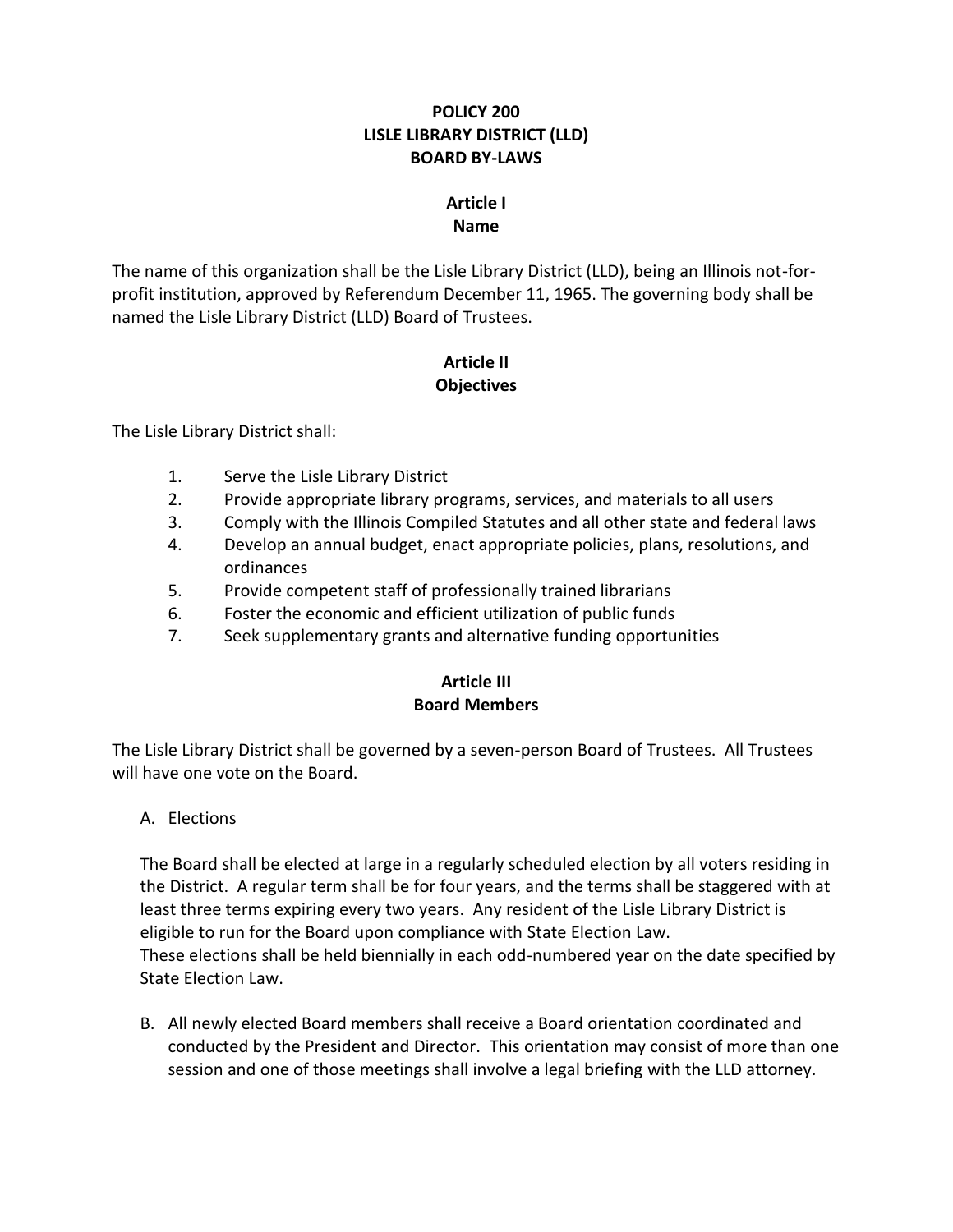#### C. Vacancies

Trustee vacancies shall be declared when a Trustee; (1) declines, fails, or is unable to serve, (2) becomes a nonresident of the District, (3) is convicted of a misdemeanor by failing, neglecting, or refusing to discharge any duty imposed upon him or her by the Illinois Public Library District Act (75 ILCS 16/), or (4) has failed to pay the Library taxes levied by the District.

Absence without cause from all regular board meetings for a period of one year shall be a basis for declaring a vacancy.

All vacancies shall be filled by appointment by the remaining Trustees, and consistent with Illinois election law, until the next regular Library election.

# **Article IV Officers**

The Board shall elect a President, a Vice President, a Secretary, and a Treasurer.

### A. Elections

The election of Officers shall be held at the regular June meeting of each year (or at the first meeting of a newly elected Board). The terms of office for the prior Officers shall end and the terms of their successors shall begin immediately subsequent to this election. The Officers shall be elected to serve for one year.

### B. Procedure

The current President shall preside over the opening of the meeting to elect Officers. Immediately following the election of President, he/she shall assume Office and preside over the remainder of the meeting. The remaining statutory Officer positions are then elected. In special cases, when the former President no longer holds his/her seat, the Board may elect a chairman/woman pro tem to preside over the opening of the meeting to elect Officers. Upon election of the LLD Board President, he/she shall assume Office and preside over the remainder of the meeting where the remaining statutory Officer positions are then elected.

Nominations, including self-nominations, must be made by a Trustee who will take Office at the meeting to elect Officers. A nomination will only be valid if the candidate declares orally at the meeting, that he/she is willing to take Office if elected. A motion and a second are required for a vote. To be elected, a candidate must receive a majority vote.

In the case there are more than two candidates running for the same position and none receive a majority of affirmative votes, the vote will be rerun. The candidates may make a statement to the Board regarding their candidacy. The presentation of such a statement shall take no longer than five minutes. A candidate who fails to be elected for a position may be nominated for another position.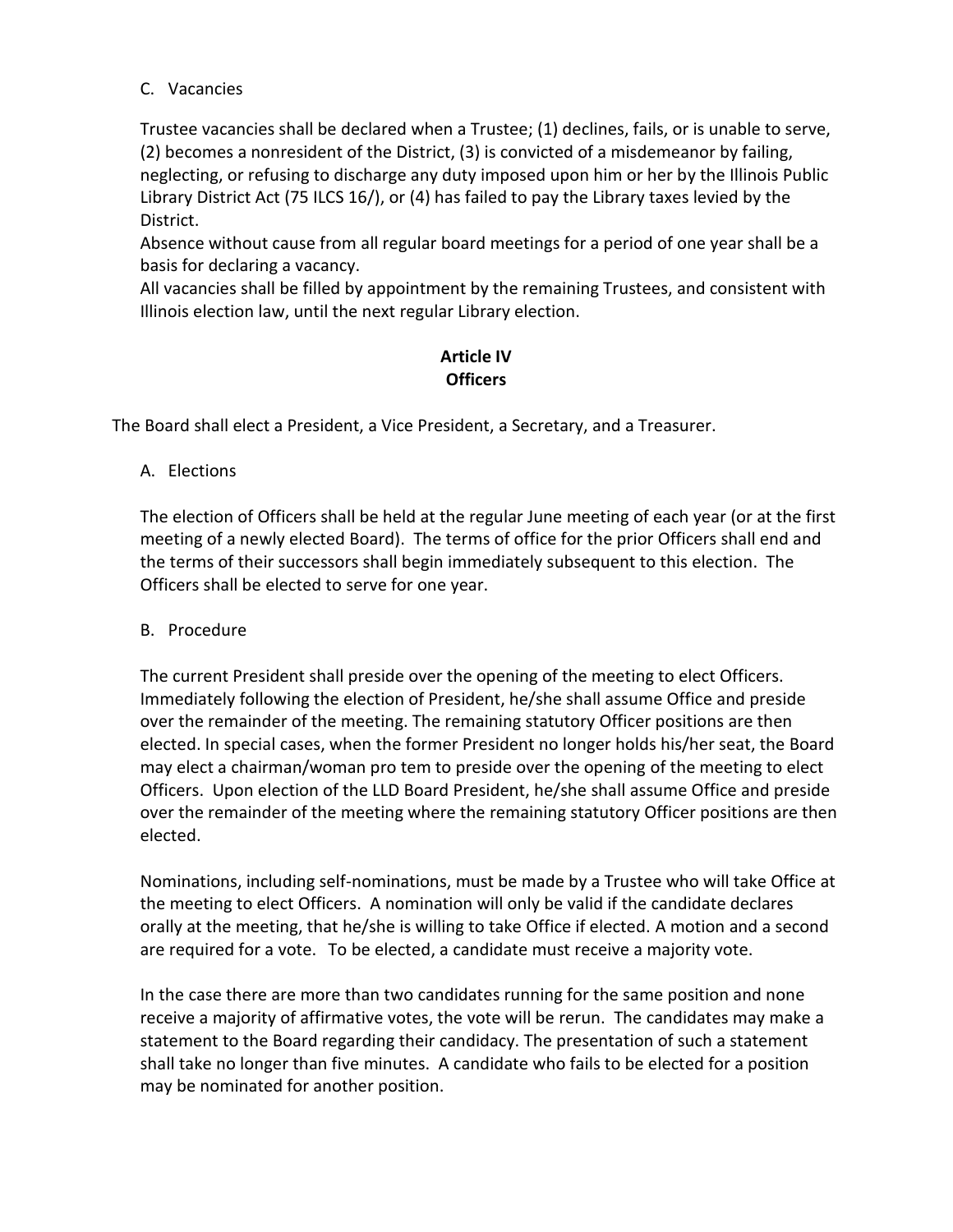### C. Primary roles

• President:

Working closely with the Director, the President prepares Board agendas, presides at Board meetings, and serves as discussion leader. The President appoints committee members and is an ex-officio voting member of all committees. The President is signatory to all bank and investment accounts and signs account payable checks. The President and Director have access to the bank safety deposit box.

- Vice President: In the absence of the President, the Vice President presides at Board meetings and performs such other duties as necessary. The Vice President is a signatory to the general operating bank account and signs account payable checks.
- Secretary:

The Secretary shall sign Board approved meeting minutes, resolutions, ordinances, applicable election paperwork and other necessary LLD documents. The Secretary is a signatory to the general operating bank account and signs account payable checks.

• Treasurer:

The Treasurer oversees the LLD's annual audit, reviews general financial operations, and is bonded/insured. The Treasurer is typically appointed as the Chair of the Finance Committee. The Treasurer is signatory to all bank and investment accounts and signs account payable checks.

# **Article V Meetings**

A. Regular and Special

The LLD Board of Trustees shall meet at least five times a year to conduct the business of the District.

Regular meetings of the Board shall be held on the third Wednesday of the month at the Library unless otherwise authorized by the Board.

Four Trustees shall constitute a quorum. All meetings shall be conducted in accordance with accepted parliamentary procedure standards and applicable Illinois Statutes.

Special meetings may be called at any time by the President, or by any four Trustees. An effort must be made to notify all Trustees at least 3 days in advance of a Special meeting. Should four or more Trustees call for a Special Meeting, procedurally, Trustees shall individually email the Director with the Special Meeting date, time, and agenda topic/s. Upon receipt of at least four like requests, the Director shall alert the President and publicly post the agenda in compliance with statutory guidelines.

In the absence of the President, meetings shall be presided over by the Vice President.

B. Agenda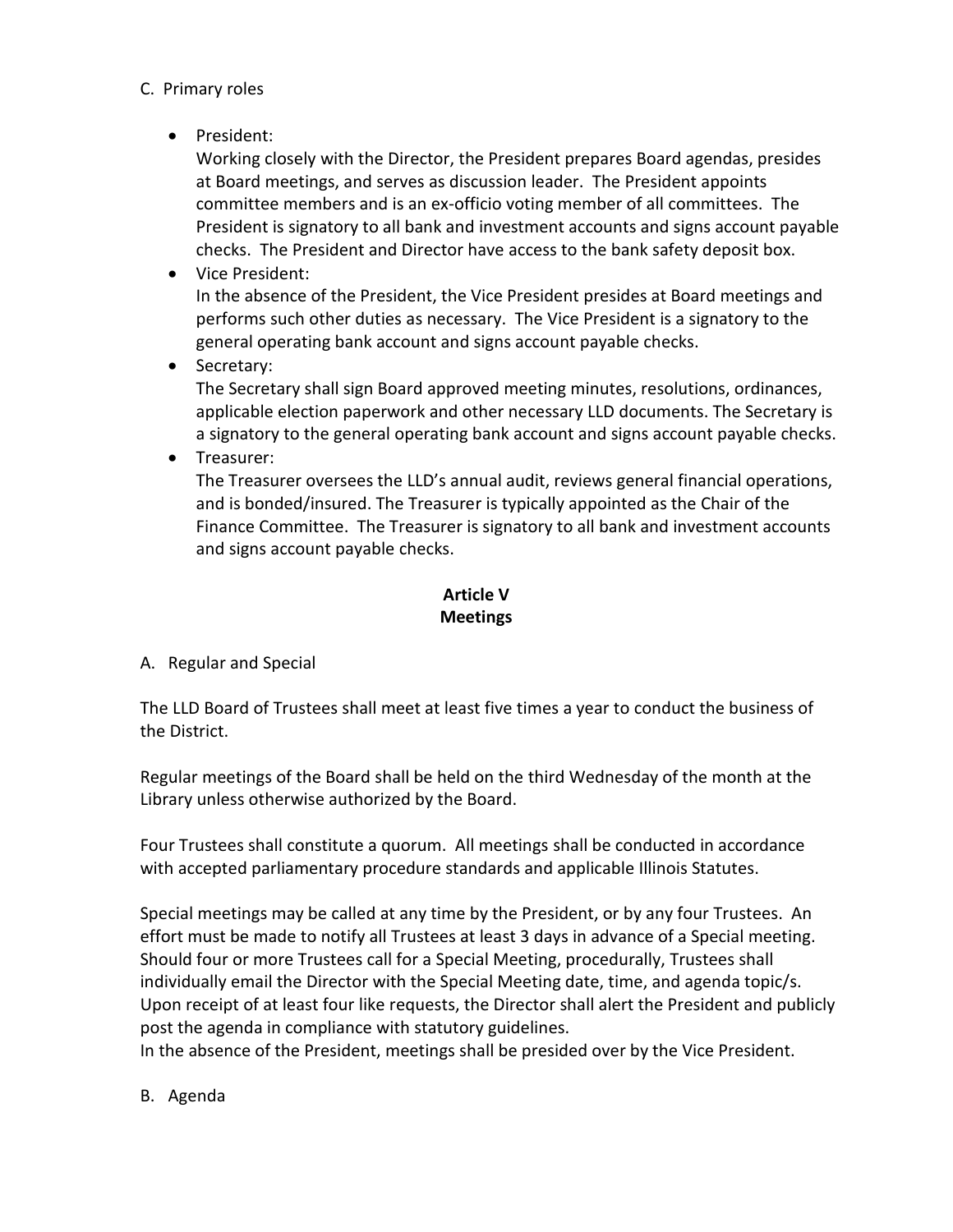The Board President, in cooperation with the Director, shall prepare Board agendas. Should a Trustee wish to add an item to the agenda before the statutory deadline, the Trustee shall contact the President to discuss the prospect. If the item is determined appropriate for Board business, the President shall then contact the Director to discuss modifying the agenda.

If after a Trustee discusses an agenda item with the President, and fails to have that item added to the agenda, a majority of a quorum is required to add an item to the agenda. Should a majority of a quorum contact the Director with a request to add an item to the agenda, the Director shall include that item on the agenda pursuant to statutory deadlines. Procedurally, Trustees shall individually email the Director with an agenda item request. Upon receipt of corresponding request items, the Director shall alert the President to the change in agenda.

All meetings shall comply with the Illinois Open Meetings Act.

# **Article VI Committees**

The Board President shall appoint/confirm the following standing committees each fiscal year: Physical Plant Committee, Personnel &Policy Committee, and Finance Committee. The President shall announce the name of the Chair and fellow committee members aloud.

LLD policy guides all Committee business. The LLD Director shall develop operational procedures in accordance with LLD policy. The Board President may create other committees as necessary and reassign, add, or remove members as needed.

The President shall be an ex-officio voting member of all committees. The Library Director and Assistant Director shall be ex-officio non-voting members of all committees. There shall be no limit on the number of members on each committee.

Each committee shall take its recommendations to the LLD Board of Trustees for action as appropriate.

The Committee Chair, in cooperation with the Director, shall prepare meeting agendas. Should a member wish to add an item to the agenda before the statutory deadline, the member shall contact the Chair to discuss the prospect. If the item is determined appropriate for Committee business, the Chair shall then contact the Director to discuss modifying the agenda. If after a member discusses an agenda item with the Chair, and fails to have that item added to the agenda, a majority of a quorum is required to add an item to the agenda.

Should a majority of a quorum contact the Director with a request to add an item to the agenda, the Director shall include that item on the agenda pursuant to statutory deadlines. Procedurally, members shall individually email the Director with an agenda item request. Upon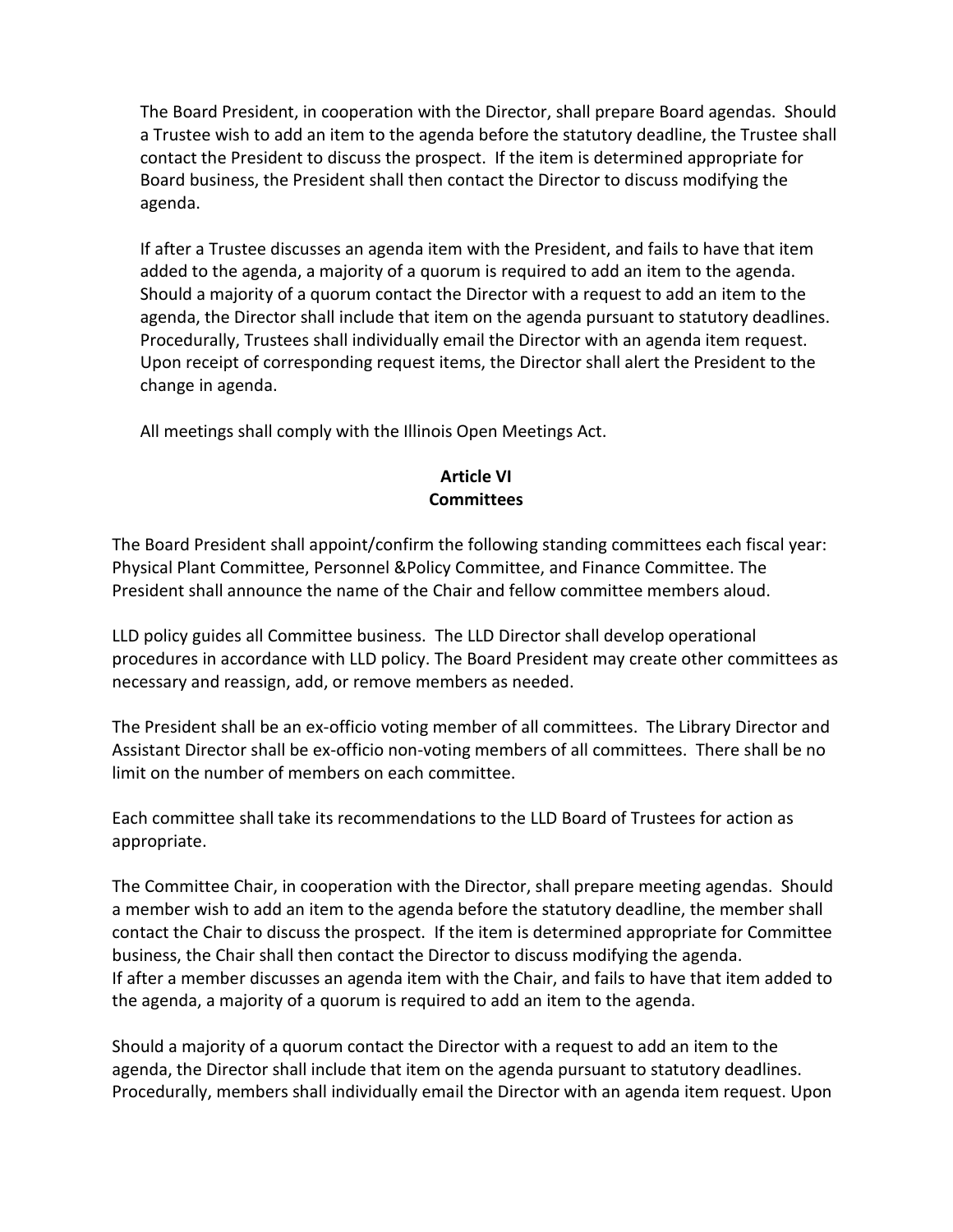receipt of corresponding request items, the Director shall alert the Chair to the change in agenda.

All meetings shall comply with the Illinois Open Meetings Act.

# **Article VII Administrative Records**

All records and accounts of the Lisle Library District shall be kept in the Business Office of the Library and in the custody of the Library Director. All such records and accounts, with the exception of personnel records, shall be open to the LLD Board of Trustees. No Business Office records shall be removed from the Library except those that require safety deposit box storage or for other required LLD business.

Access to public records will be made available to citizens who submit a Freedom of Information Act (FOIA) request.

### **Article VIII Library Director**

The Director shall be the Chief Administrative Officer and have the general charge of the LLD in consultation with the Board of Trustees.

# A. Duty

The Director's chief responsibilities include:

- Carrying out the policies of the LLD Board of Trustees
- Preparing for and attending all Board meetings
- Ensuring efficient, friendly, public service to Library users
- Authorizing all bills and expenditures, while working within Board approved financial limits
- Preparing monthly and annual financial statements
- Selection and purchase of Library materials
- Maintenance of the building, campus, and properties
- Hiring, dismissal, and evaluation of all personnel
- Operating within his/her job description
- B. Appointment/Termination

The LLD Board of Trustees appoints a qualified librarian as Administrator/Director and annually reviews the performance of the Director. The Director is the only employee that exclusively reports to the Board. The Board shall comply with all State and federal hiring/employment laws. The Board may choose to hire from within the organization or opt to recruit using standard hiring practices such as placing ads in professional journals or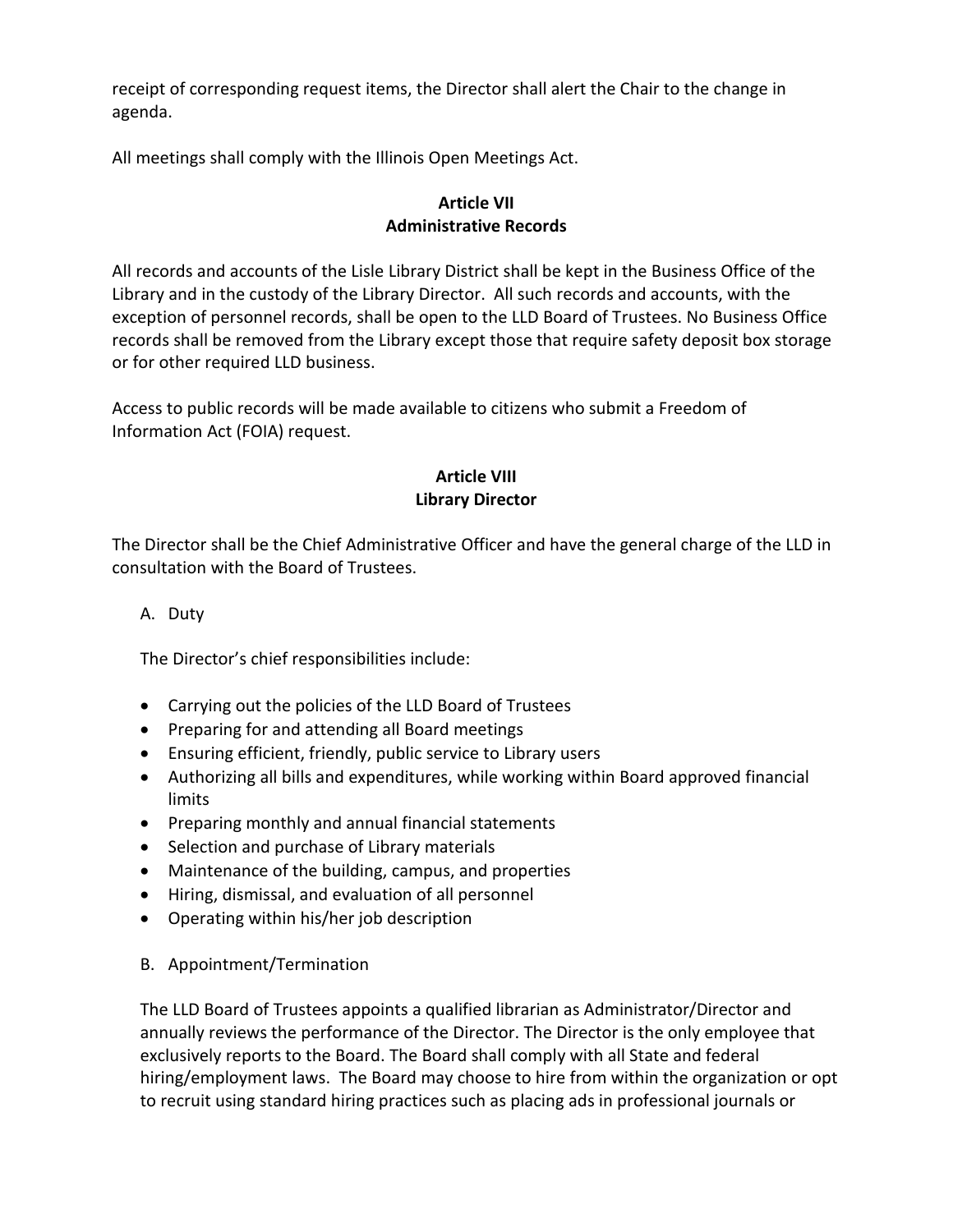online. The Board shall have an official job description for the LLD Director position. Should the Board choose to terminate a Director, the Board shall consult their legal counsel prior to termination. Upon termination, the Board shall conduct an exit interview if possible.

#### C. Grievance

Should the Director have a complaint involving sexual harassment, the Director and Board shall reference LLD Policy 901: Sexual Harassment.

Should the Director wish to air any other grievance regarding his/her employment, the following procedures shall be followed:

- The Director shall discuss the grievance with the Board President as soon as possible.
- If the grievance specifically involves the Board President, the Director may contact the Vice President to discuss the grievance. In absence of the Vice President, the Director may contact the Chair of the Personnel and Policy Committee.
- All parties to the grievance statement shall treat the information as a personnel matter, observing confidentiality principles and discretion where necessary.
- If, after discussing the grievance, the Director wishes to apprise the whole Board of the grievance, the President (authority) shall arrange for the opportunity to air the employment grievance to the Board via Executive Session, citing 5ILCS  $120/2(c)(1)$ .
- Upon hearing the grievance in closed session, the Board may choose to take action in open session.
- In the event the Director feels his/her grievance was not addressed appropriately, the Director may advance the complaint to state authorities such as the Illinois Department of Human Rights (IDHR) or the Equal Employment Opportunity Commission (EEOC).

### **Article IX Gifts**

The LLD Board of Trustees may, at its discretion, accept gifts, donations, or endowment funds for the Lisle Library District.

### **Article X Intellectual Freedom**

The LLD Board of Trustees supports and affirms the American Library Association (ALA) Library Bill of Rights, the Freedom to Read Statement, and the American Film and Video Association (AFVA) Freedom to View Statement (LLD Policy Manual, appendices A, B, and C).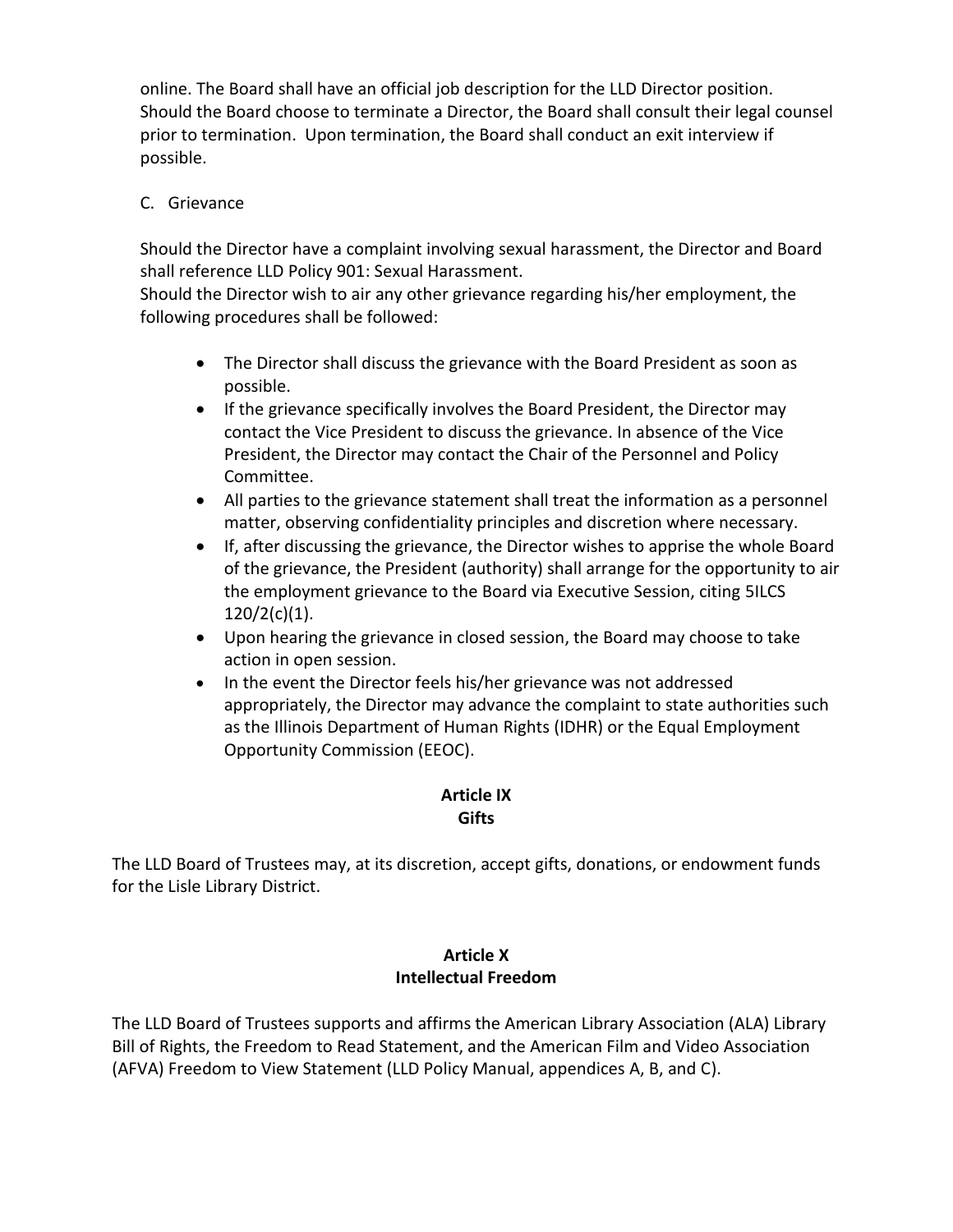### **Article XI Governing of Meetings**

The rules contained in the current edition of Robert's Rules of Order shall govern the meetings when not inconsistent with LLD Board By-Laws, and any special rules of order the LLD Board may adopt.

# **Article XII Teleconferencing/Electronic participation at Board Meetings**

LLD Board members may attend a meeting by teleconference or by other electronic means in accordance with the provisions of the Illinois Open Meetings Act. If a quorum is physically present, then a majority of the Board may allow a Trustee to participate by electronic means only if the Trustee is prevented from physically attending because of (1) personal illness or disability; (2) employment purposes or the business of the public body; or (3) a family or other emergency. He/she must notify the Board President at least 48 hours before the meeting to allow for the accommodation. In cases of emergency, when notification time is limited, all efforts will be made to accommodate electronic participation if possible.

The circumstances supporting use of communication devices shall be announced at the start of a meeting and such circumstances shall be noted in the minutes of the meeting. The use of communication devices for meeting participation shall be used sparingly and only under the circumstances cited above.

# **Article XIII**

# **LLD Board of Trustees Code of Conduct & Ethics Policy**

Upon taking the Oath of Office, Trustees shall comply with Policy 201: LLD Board of Trustees Code of Conduct & Ethics.

### **Article XIV Amendments**

These LLD By-Laws may be amended by a majority vote at a regular meeting of the LLD Board of Trustees provided written notice of the proposed amendment has been supplied to all members of the Board at least 48 hours prior to the meeting.

### **Article XV Review of LLD By-Laws**

These LLD Board By-Laws shall be reviewed at least every four years.

### **Article XVI Severability**